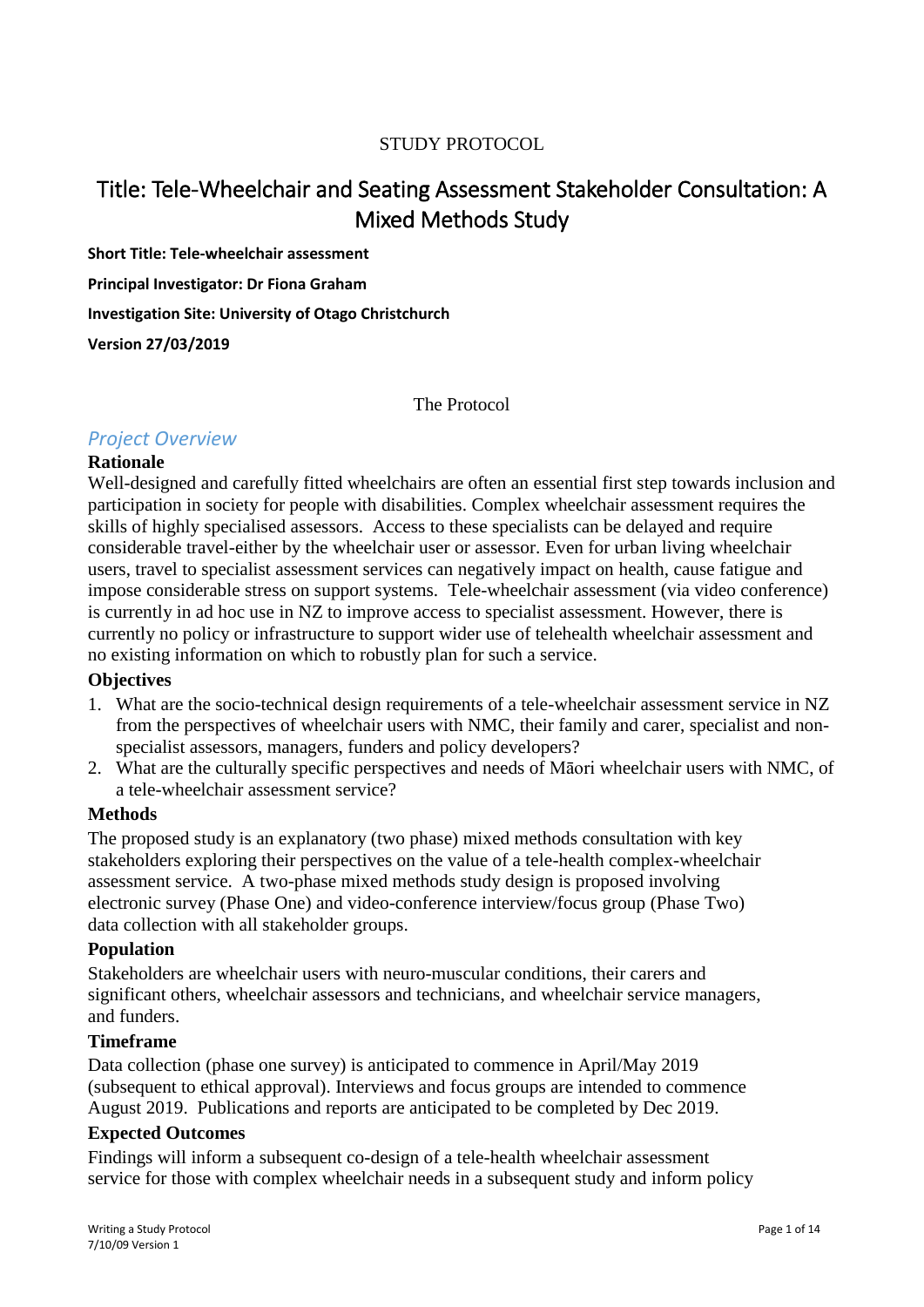development of such a service with particular attention to the needs of Māori. Three publications and two conference presentations are anticipated from this study.

## *Background / justification for project*

Wheelchairs are one of the most commonly used and highly valued assistive devices for people who require them for personal mobility [1]. Well-designed and carefully fitted wheelchairs are often an essential first step towards inclusion and participation in society for people with disabilities [2]. Wheelchairs can rapidly enable a person to achieve their mobility goals, maintain employment [3], alleviate pain [4], and avoid other secondary health consequences (e.g., pressure areas) of ill-fitting wheelchairs. For people with neuro-muscular health conditions (NMC), which are often progressive and affect multiple body functions, wheelchair assessment is often complex, requiring the skills of highly specialised wheelchair assessors. Access to these specialists can be delayed and require considerable travel - either by the wheelchair user or assessor especially for wheelchair users living outside of large metropolitan areas.

The proposed study is a mixed methods consultation with key stakeholders exploring their perspectives on the value of a tele-health complex-wheelchair assessment service. Stakeholders are wheelchair users with NMC, their carers and significant others, wheelchair assessors and technicians, and wheelchair service managers, and funders. Findings will inform a subsequent codesign of a tele-health wheelchair assessment service for those with complex wheelchair needs in a subsequent study. Assessment of wheelchair need is broadly defined as 'complex' when multiple, tailored wheelchair components are required. Complex wheelchair assessments are almost exclusively undertaken for people with NMC (excluding accident related injury; Sally Wallace, specialist assessor, Enable New Zealand [NZ], personal communication, 02 August, 2018).

Complex wheelchair assessment are undertaken by occupational- or physio-therapists, with advanced clinical training. Assessments involve interviewing wheelchair users about their goals and needs, accurate measurement of their body position, evaluation of the home environment and use of product knowledge to optimise seating and wheelchair configurations [5-7]. Equipment costs range from \$15,000 to \$65,000 per wheelchair/seating system, at a cost of \$20 million annually (personal communication, Madeleine Sands, Contract Relationship Manger, Equipment Modifications Services, Ministry of Health, 10 May 2017). Typically, specialist assessors travel to the wheelchair user's home with a technician and local therapist or the wheelchair users travels to a specialist clinic. Given the progressive nature of many NMCs, assessment in the home environment, in the presence of significant others is preferred, but can result in delayed assessment. Travel to specialist clinics is prohibitive for many people with NMC given the associated fatigue, volume of health appointments often required and expense of travel. A tele-health wheelchair assessment may provide a more timely service, particularly for follow-up or monitoring. For these reasons, strong support for this project has been indicated by Enable NZ and Seating to Go (who almost exclusively provide the complex wheelchair assessment to the NMC community) and from the Burwood Academy of Independent Living Consumer Advisory Group (see supporting documents).

Tele-health wheelchair assessment involves the use of technology (e.g., video-conferencing) to connect a wheelchair-user (and local support person or non-specialist therapist) with a specialist assessor based at a different geographic location. Bespoke and software-as-service systems have been proposed in the literature [8]. Existing technology relevant to wheelchair assessment varies considerably in cost, functionality, bandwidth and device requirements, data privacy and security functions. In NZ, ad hoc use of technologies have been used with success including the use of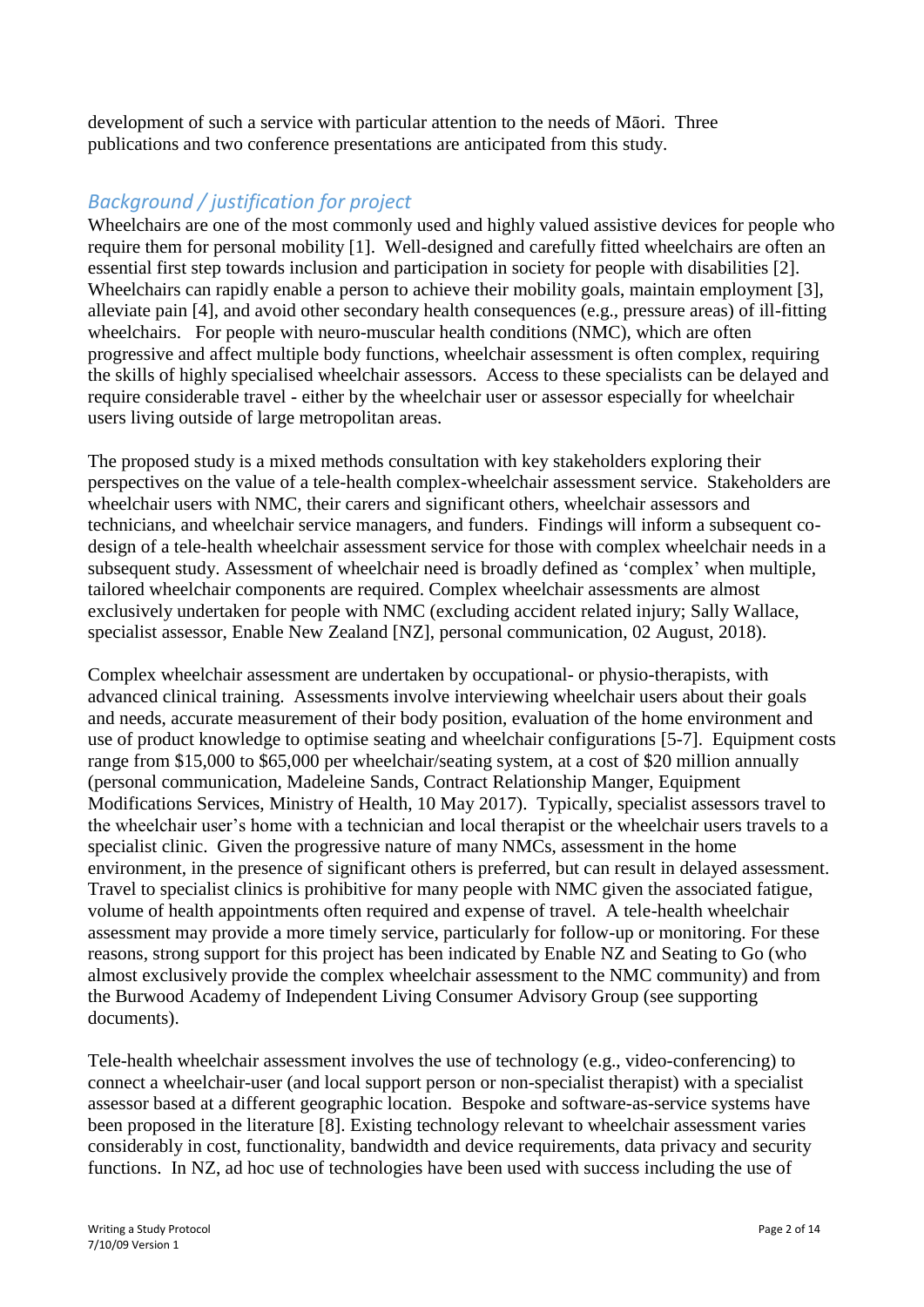personal Smartphones, Dropbox and Skype when a tele-health assessment has been negotiated between wheelchair users, and specialist and non-specialist assessors (Sally Wallace, specialist assessor, Enable NZ, personal communication, 02/08/18). However, there is currently no policy or infrastructure to support wider use of telehealth wheelchair assessment and no existing information on which to robustly plan for such a service.

Our recent scoping review on the perceptions and use of tele-health wheelchair assessment, and evidence of its effectiveness identified limited, low quality studies to date [8]. Findings from nonrandomised case-controlled studies indicate that tele-health assessment of wheelchairs can be costeffective with clinical outcomes equivalent to in-person assessment by trained assessors when wellplanned [9, 10]. Satisfaction with tele-health assessment is generally high for wheelchair users [11]. Most significantly, tele-health assessment facilitated any access to services for wheelchair users when travel to assessment services isn't possible [12]. However very limited information on wheelchair user health condition was given, with none specifically reporting services designed for people with NMC and complex wheelchair needs.

Specialist and local (non-specialist) assessors reported mixed opinions however. While time efficiencies and some educational advantages were reported, some therapists are hesitant to adopt tele-health wheelchair assessment, citing concerns about clinical errors [13, 14]. The perspectives of service managers, funders, digital or legal specialists have not been reported despite these roles representing significant stakeholder interests in a tele-health wheelchair service. Our recent scoping review of telehealth wheelchair services (under review) indicates a need for early engagement with stakeholders if the aims of this tele-health service are to be achieved.

Specific exploration of the perspective of Māori (as a distinct stakeholder group) on a tele-health wheelchair service warrants attention. Constructs such as health, disability and participation in society, are critical to a successful match of wheelchair-users with wheelchair technology solutions [15], and are known to vary in meaning between cultures [16-18]. A wheelchair user's assistive technology (including wheelchair) needs are embedded in culturally situated values and experiences [19]. To this end, we propose specifically recruiting Māori wheelchair users to this study (aiming for 13% of wheelchair users to match representation of Māori among with disability) and undertaking a subgroup analysis of the views of Māori on tele-health wheelchair assessment.

Tele-health assessment of wheelchair needs has the potential to save considerable health dollars through avoided wheelchair users and specialist assessor travel time; avoided hospital admissions from secondary complications of ill-fitting equipment and minimising disruption to employment for wheelchair-users. However designing a safe and effective tele-health wheelchair assessment service requires rigorous stakeholder consultation. This needs to happen in order to design intervention protocols that are appropriate to the NZ digital and healthcare context. Large, well-funded digital health technology initiatives elsewhere have spectacularly failed to realise proposed benefits due to flaws in the concept, product design, implementation, embedding and timing of delivery [20]. In contrast, implementation of mobile technology in community allied health services in NZ, to address specific problems of efficiency, security and accessibility of health information, has been shown to improve patient and clinician interactions, workflows and health information management [21]. In relation to this study, the wheelchair-users with NMC may have unanticipated needs in engaging in tele-health wheelchair assessments [22] related to fatigue, grief and progressive changes in health affecting participation in work and family roles.

This study is theoretically grounded in the New Socio-Technical model for Health Information Technology (NST-HIT) which specifically addresses the socio-technical challenges involved in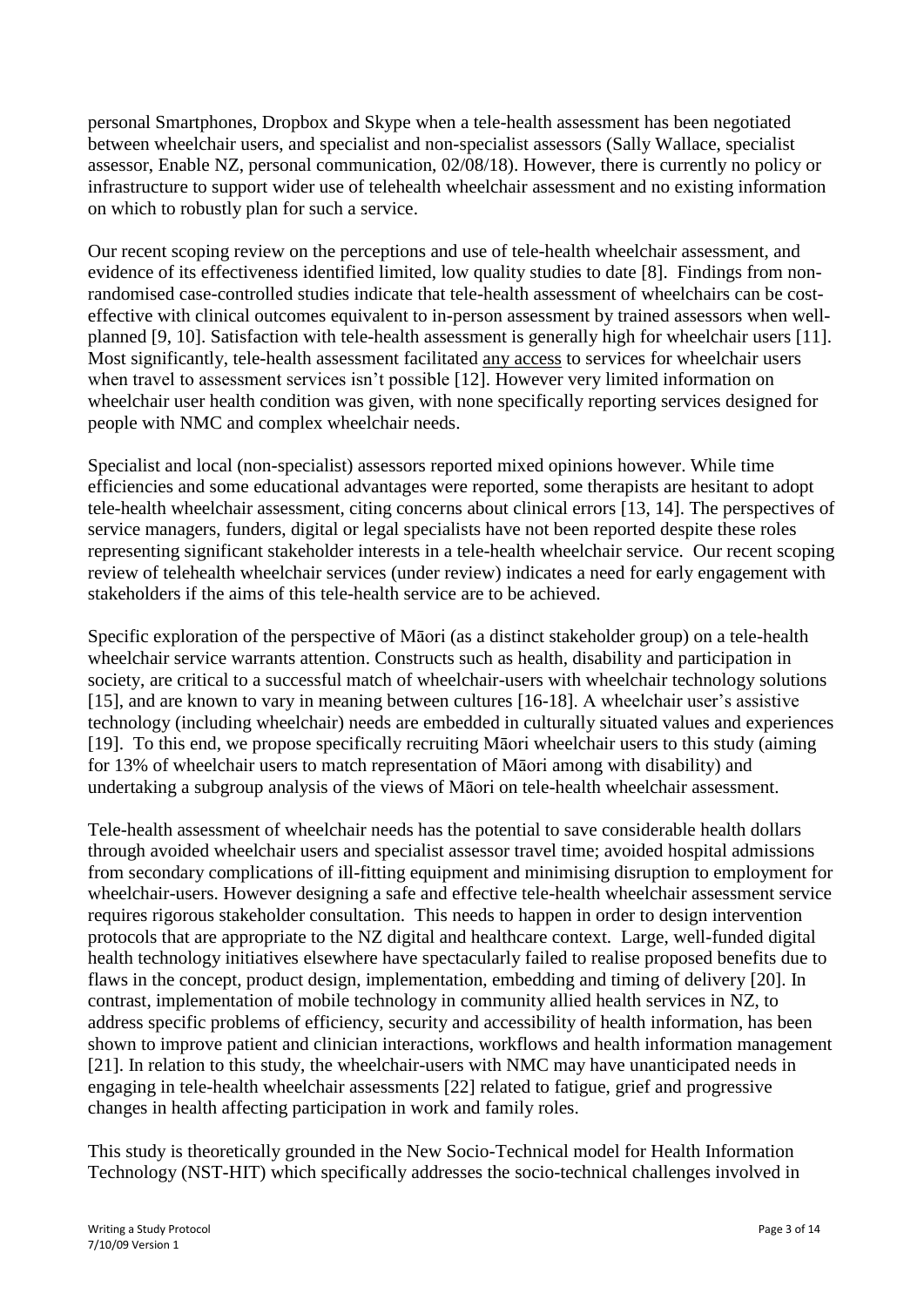design, development, implementation, use, and evaluation of NST-HIT within complex adaptive healthcare systems [23]. This study will address the eight dimensions of this model (people, clinical content, workflow and communication, human-computer interface, organisational policies, procedures and culture, external rules and regulations, hardware and software, systems measurements and monitoring) explicitly in both phases of data collection. Specifically, the research aims are:

## *Objectives*

- 1. What are the socio-technical design requirements of a tele-wheelchair assessment service in NZ from the perspectives of wheelchair users with NMC, specialist and non-specialist assessors, managers, funders and policy developers?
- 2. What are the culturally specific perspectives and needs of Māori wheelchair users with NMC, of a tele-wheelchair assessment service?

### *Methodology*

A sequential explanatory two-phase mixed methods design [28] is planned involving survey (Phase One) and interview/focus group (Phase Two) data collection. An explanatory design is proposed as the phase two interview/focus group findings will be used to explain phase one survey findings. Mixed methods are helpful when multiple perspectives and data types better inform the research question than a single approach [28]. The survey will facilitate participation by a wide range of stakeholders [29], and the interviews/focus groups will facilitate in-depth exploration of perspectives [30]. Integration of survey and interview data will enable broad stakeholder engagement and perspective sharing, with elucidation of contextual factors that influence stakeholder perspectives and needs in the design of a tele-health wheelchair service. Phase One: Survey

A survey (using  $REDCap^{TM}$  secure data capture software, posted-paper format and telephone format) will provide broad information about stakeholders' perceptions of tele-wheelchair assessment in the areas targeted in the survey questions.

### **Phase one Inclusion/Exclusion criteria**

Participants will be included if they have been involved in complex wheelchair assessment within the past six months as either wheelchair-users with NMC (as per the Muscular Dystrophy Association NZ definition); specialist or non-specialist (i.e., local to wheelchair-user) assessors including technicians and service managers. Wheelchair-users will be aged >18 years, have NMC and self-report a wheelchair as their main means of mobility inside the home (as an indicator of 'complexity'). We excluded children because we felt that children and their families would have a distinctive set of needs.

1. The service user in paeds is not just the wheelchair users (while recognising good practice at any level involves relevant loved ones)

2. The recruitment strategy would be more complex (outside of budget) for children given the multiple agencies often involved.

3. Rapid changes in children wheelchair needs = greater level of complexity. While this might also occur for those with rapid degenerative conditions, who do meet study criteria as adults, we wanted to take a tiered approach to understanding stakeholder needs and views (given anxiety already reported elsewhere from health professionals about telehealth).

### **Recruitment**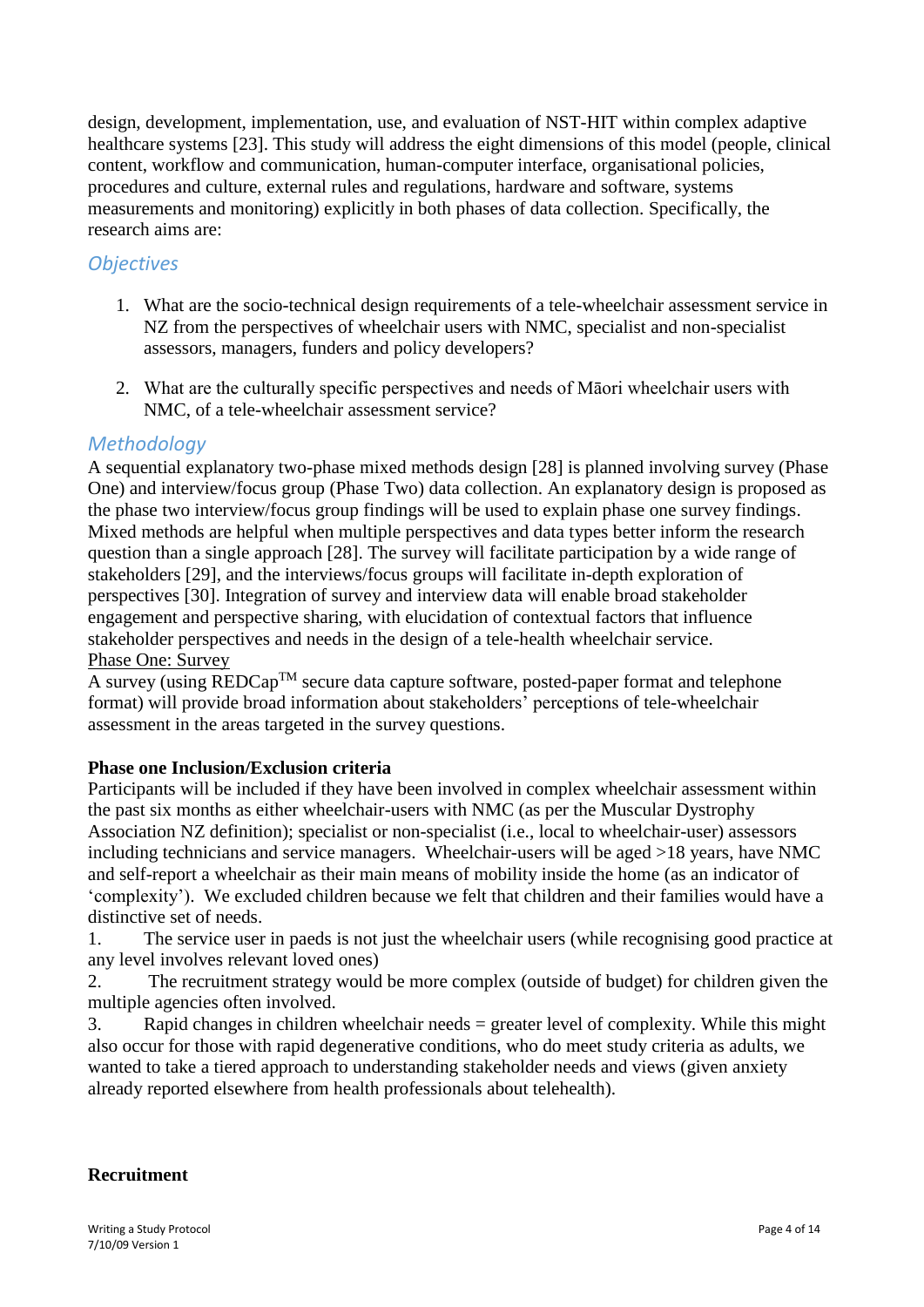Recruitment will occur by multi-channel purposive and snowball sampling given the disparate nature of stakeholder networks. Wheelchair users will be recruited via wheelchair user networks including the New Zealand Neuromuscular Dystrophy Registry, NZORD (rare disorders) and Motor Neuron Disease New Zealand. Assessors will be recruited via clinical networks (e.g., professional associations), equipment provision agencies (such as Enable New Zealand, AccessAble, ACC and DHB specialist wheelchair assessment services (e.g., Burwood Spinal Unit seating service). Service managers, funders and information security stakeholders, (e.g., Chief Information Officers of DHB's) will be identified via information on organisations websites and phone calls to the organisation and personally emailed an invitation to the survey. Each organisation will be asked if study invitations could be distributed through their Māori liaison service/staff/processes (e.g., kanohi-ki-te-kanohi) in addition to other communication systems (e.g., newsletters, email or social media, notice boards). A hyperlink to an online (REDCap) version of the survey will be included in all electronic distribution of the study invitation. Wheelchair user invitations will include the ability to request a posted paper version of the survey or survey completion via telephone with the research assistant. The research team will be contactable by email or phone. Two subsequent reminders will be emailed to all stakeholder groups to pass on to stakeholders through their networks.

**Data collection:** Survey questions will begin with self-defined selection of stakeholder role in wheelchair assessment. The REDCap version will use skip-logic functions take the participant to the questions within the survey relevant to their role. Questions will be configured to address the dimensions of the NST-HIT model [23], with answers provided on Likert scales. The NST-HIT incorporates technical, clinical, human, organisational and external influences on health technology implementation. Open ended questions will be used to allow participants to explain their numerical responses. Interest in participating in phase 2.

Wheelchair users will be asked to complete a functional assessment of wheelchair mobility, the Quebec User Equipment Satisfaction with assistive Technology measure (QUEST) [31] in order to contextualise their satisfaction with current wheelchair assessment services. The QUEST will be embedded in the survey. The QUEST has 12-items and will provide objective indication of wheelchair user satisfaction with equipment. The QUEST will be built into the REDCap data capture and added to the postal paper survey.

A pilot of the survey, including cognitive interviewing on interpretation of survey questions will be undertaken prior to data collection. Pilot participants will be approached in-person via Advisory group and research team connections. Attempts will be made to obtain a representative sample of all stakeholder groups aiming for a sample of 8 to 10 participants. Electronic, paper and phone versions of the survey will be piloted. Total time for survey completion is anticipated to be between 10 to 30 minutes (including demographic questions) depending on the extent of reflection of responders and any impacts of disability on response time. Response time will be included in the pilot data collection.

### Data collection from people with communication impairments

All practicable attempts will be made to recruit and enable participation of wheelchair users with impairments that affect their capacity to complete the survey. All invitations to the study will emphasise the importance of supporting wheelchair users to decide if they wish to participate in the study. Wheelchair users and their carers will be advised to use the communication system they would normally use (e.g., carer acting as reader/writer, augmentive communication device). Information on how to obtain paper copies of the survey or to request a phone delivery of survey questions will be provided on all participant information sheets. Electronic and paper copies of surveys will be in large font, with generous spacing between words and sections as per aphasia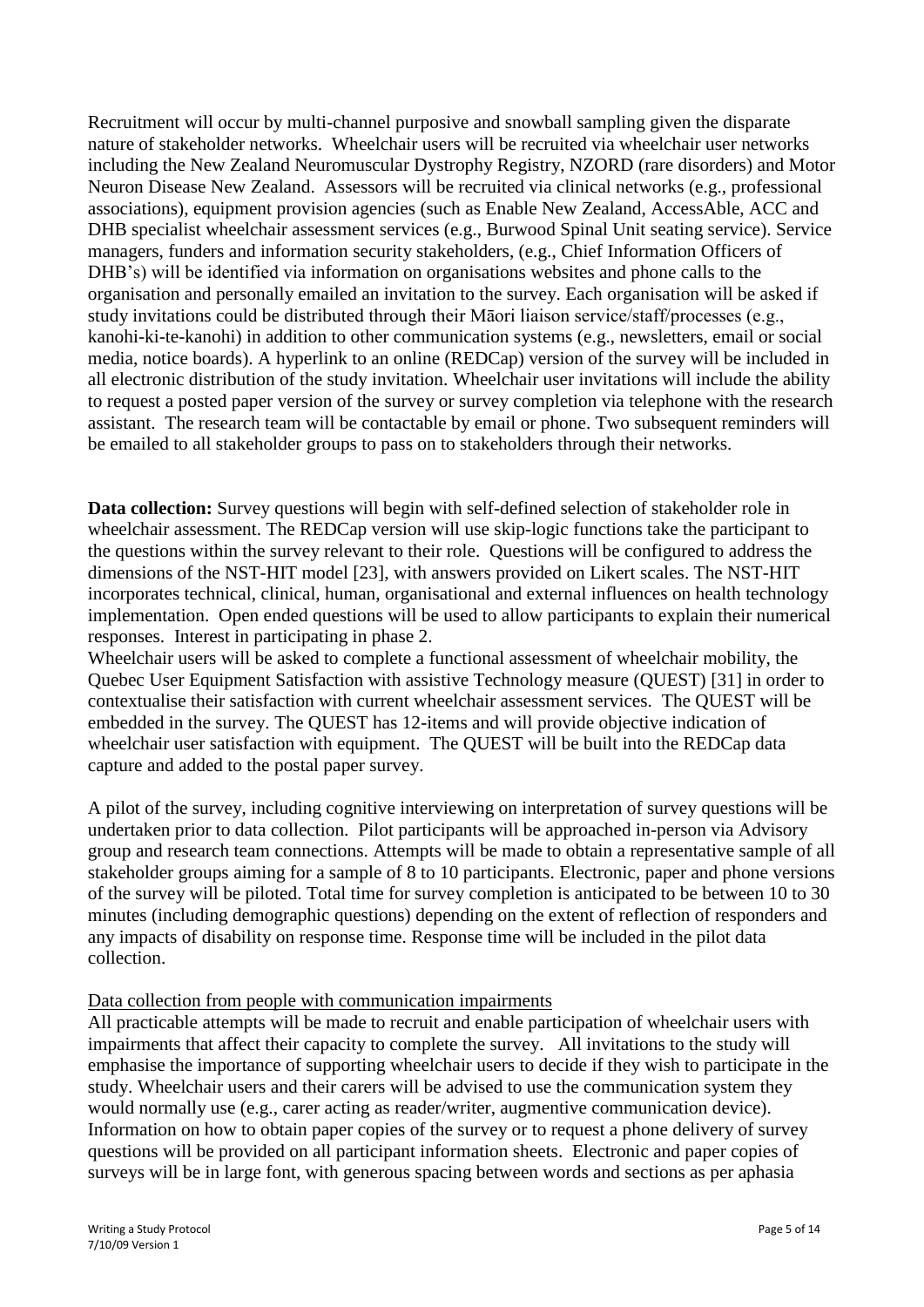friendly guidelines. A reminder will also be provided that all views documented are those of the person named as the participant on the survey, and that a separate survey should be completed to express the views of any person (e.g., carer) assisting with survey responses.

Participant demographic information gathered for all stakeholders roles will be age-range, gender and ethnicity. In addition the following role specific demographics will be collected: **Wheelchairusers and Carers:** source of NMC diagnosis, general health, household composition and employment status, District Health Board, travel time to nearest major hospital, satisfaction with current services (using the QUEST); **Assessors:** professional qualification, specialist wheelchair training (i.e., level of Enable NZ accreditation), number of complex wheelchair assessment undertaken per month and employer, geographic location. **Funders and Managers**: employer, role.

**Data Analysis:** Quantitative findings will be analysed descriptively using means, medians, frequencies and percentages in order to provide an overview of views related to tele-health wheelchair assessment. Graphs and tables will be used to illustrate key findings. Qualitative (free text) responses will be analysed thematically [30] and used to develop the interview/focus group schedule to be used in phase two. Given the highly exploratory nature of this study no sampling frame will be identified and no a priori sample size is targeted however 100 to 150 responses are anticipated and we feel would provide adequate stakeholder representation (no data is currently available on the number of complex wheelchair users in New Zealand. The sample size target is based on the combined clinical perspective of named investigators. A breadth of views from stakeholders from a wide variety of roles and contexts are sought in order to understand the perceptions of tele-wheelchair assessment hence a single, unifying set of themes may not occur, with themes related to specific stakeholder groups.

### Phase Two

The second phase of this study uses interviews and focus groups within a pragmatic qualitative approach [30] to explore contextually specific considerations in design of a wheelchair service. **Recruitment:**

Inclusion/ exclusion criteria for phase two is the same as for phase one with the addition of Information Technology (IT) specialists within the health sector, legal advisors within the health sector, funders directly involved in wheelchair and seating services. Participants will be purposively selected from Phase One participants who have indicated they are interested in participating in Phase two. IT specialists, legal advisors and funders will be approach through DHB channels. Phase two participants will be selected to represent a broad mix of stakeholder roles, levels of enthusiasm about tele-health assessment and levels of satisfaction with current services. Wheelchair-users who are Māori ( $n=3$ , 13%), rural, as well as new and experienced wheelchair users will be specifically sought.

**Data collection:** Interviews and focus groups will be undertaken using video-conference or telephone in order to maximise accessibility to participate. Interviews will be undertaken by a research assistant (RA) FG and RG with wheelchair users, their carers and their significant others, managers, funders and technical specialists. The RA will undertake specific training with FG and BJ to ensure interview quality, particularly with Māori. Assessors' views will be explored through video-conference focus groups with the aim to garner deeper levels of reflection through encouragement of the social development of ideas between participants during group discussion [32, 33]. Interviews and focus groups will follow a semi-structured interview schedule covering the dimensions of the NST-HIT and developed in conjunction with the study Advisory group. Focus groups for assessors will be restricted to less than eight participants to optimise group member contribution.

Data collection from people with communication impairments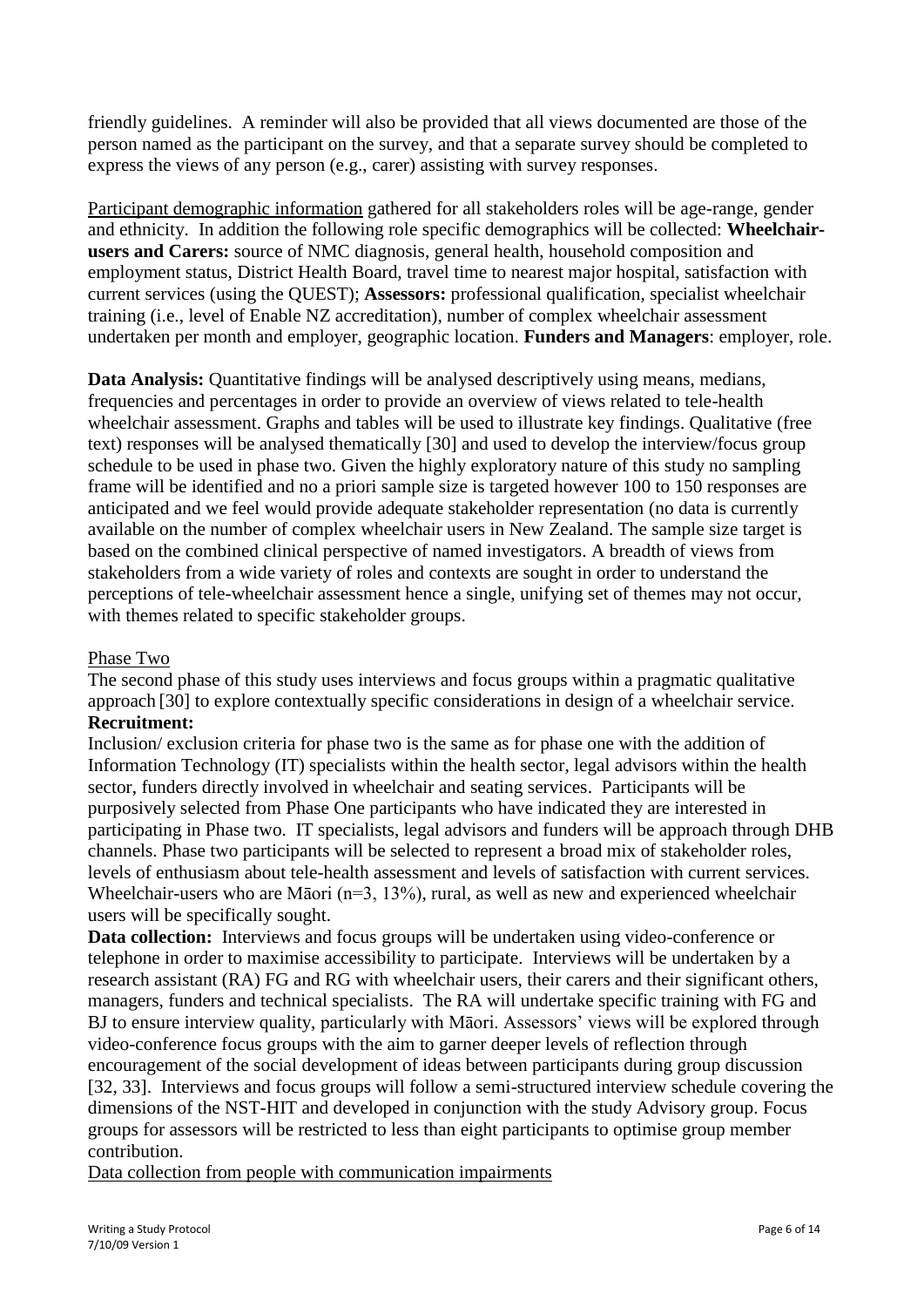All practicable attempts will be made to recruit and enable participation of wheelchair users with impairments that affect their capacity to take part in interviews. Interview format only will be offered in respect for the heterogeneity of the wheelchair user group and the potentially sensitive information shared about their healthcare experiences. Participants will be encouraged to have a support person present if they wish and using participants preferred communication strategy (e.g., via an augmentative communication device or through the use of a carer as a communication partner). Interviewers will speak slowly and allow extra time to answer questions. In person interviews will not be possible due to budgetary constraints. This is a recognised limitation of the study.

We estimate inviting 30 people to take part in interviews ( $\sim$ 20 wheelchair users, 6-8 managers and 2-4 information technology/privacy specialists nominated by their organisations as having expertise in telehealth applications) and 48 in focus groups (6 groups x 8 assessors [specialist and nonspecialist] each).

**Data Analysis:** Phase two data will be digitally recorded, transcribed verbatim and analysed using inductive thematic analysis [30] with all data uploaded to NVivo 12 (QSR International Pty Ltd, 2018). Interviews with Māori will be analysed separately. The NST-HIT model will not be imposed during data analysis. Similarities and differences within and between stakeholder groups will be specifically examined and coded related to the research questions. Drawing from a kaupapa Māori perspective we will build a reflexivity process in to data collection and analysis for all participants. This will include going back to participants and ensuring we have represented their voices correctly (i.e., member checking). This is an essential part of our kaupapa. In the first instance we will provide a digital or hardcopy of draft themes to all participants (via email or post) and invite feedback either in writing or via individual video conference or telephone (including for those in focus groups). Permission to do this will be negotiated at the end of interviews and via private chat functions for focus group participants. An alternative option for interview particpants, if the participant does not wish to review formal themes, if the participant is willing, we will summarise the key messages at the end of the interview and check we have those right then send a draft of the main themes for comment. The guiding principle of these steps is to ensure that the views of participants are accurately represented.

Peer coding will be undertaken by named investigators (FG, PB, BJ) with 30% of raw data double coded. Preliminary themes will be discussed as they emerge with all NIs. Brief summaries of interview and focus group transcripts will be offered to all participants. Member checking with consumer participants of initial themes that emerged from individual interviews will occur as described above, however, no formal member checking of resultant themes will be undertaken given that a wide range of perspectives are anticipated across all stakeholder groups and that no participants will be privy to the views expressed by all other participants. All participants who indicated they would like to be kept informed of the study development will be provided brief summaries of findings and notified of publications and presentations ensuing from this study, as well as subsequent research and implementation plans.

Results across both phases will be synthesised and presented as a coherent representation of the current perceptions and priorities of key stakeholders to tele-health wheelchair assessment in NZ. Synthesised findings will provide robust information upon which to decide if, and how tele-health assessment of wheelchair for complex cases could be successfully progressed in NZ. Responsiveness to stakeholder perceptions of the pre-requisites to, and key components of this service will be instrumental in a successful trial of a tele-health service in a future HRC feasibility study. Findings will contribute to the sparse international literature on this emerging area, a robust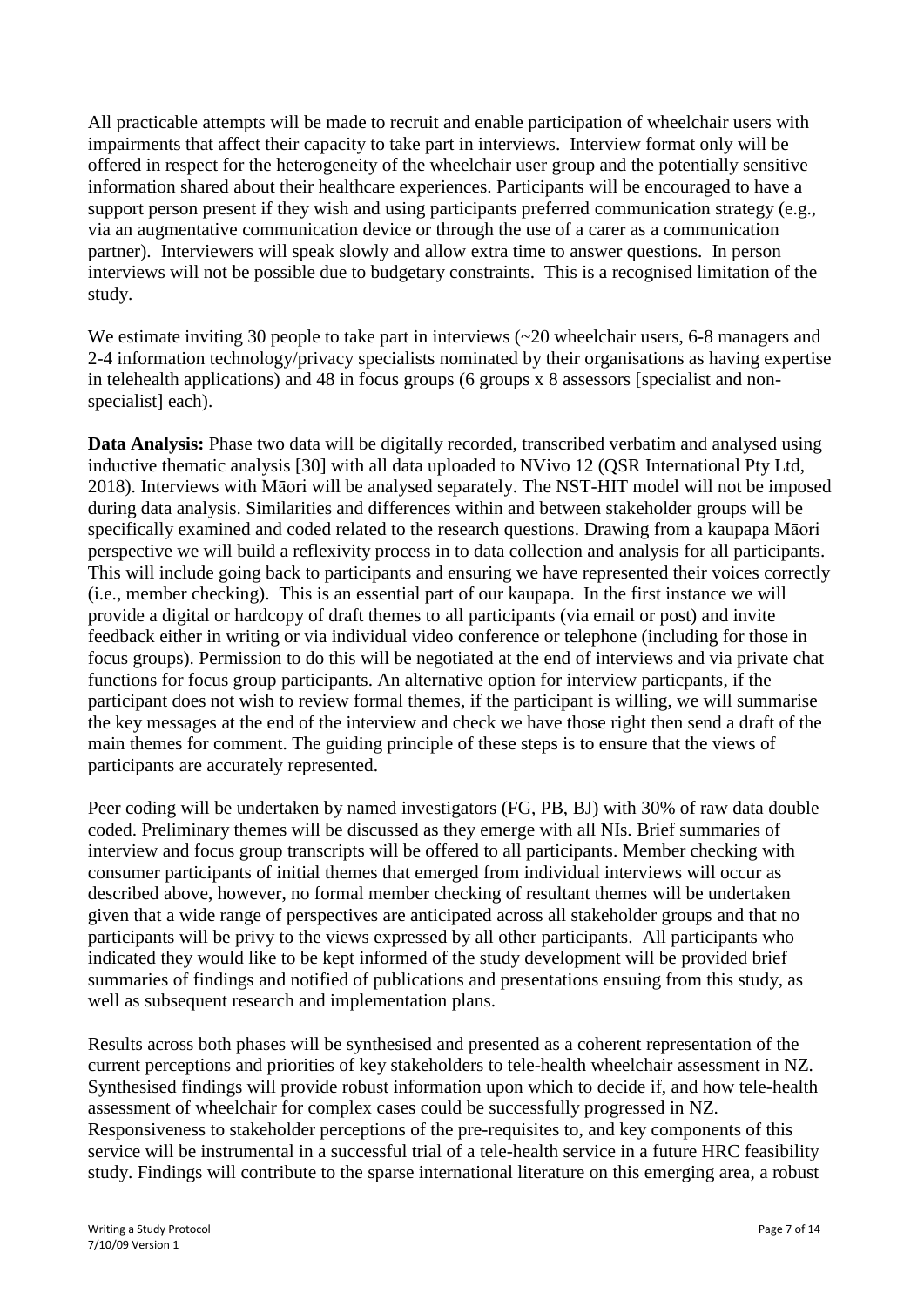exploration of contemporary stakeholder views and considerations in tele-health wheelchair service design. The study will also enable development of a steering group with cross-sector expertise (including wheelchair users and tangata whenua) to guide co-design of a future study examining the effectiveness of a tele-health wheelchair service, in the NZ health delivery context consistent with the strategic direction of the Health Research Council [34].

## *Ethics*

# Participant safety

It will be important to impress to stakeholders that a wholly tele-wheelchair and assessment service is not yet proposed. Assessors may feel apprehensive about tele-health assessment. On the survey and prior to all interviews/focus group we will explicitly reiterate that this project is not indicative of a move to a tele-health service. Wheelchair users are considered a 'vulnerable population' by the Health and Disability Ethics Committee and as such all steps to avoid any sense of coercion to participate will be taken. All wheelchair users will be invited to have a support person present for interviews. For participants who identify as Māori, the Hui process [43] will provide an overarching structure to interviews, trained by BJ.

## Informed consent

Informed consent for phase one (survey) will occur in the same format as the survey is being completed (electronic, paper or via telephone). In each instance, informed consent will be outlined (as per informed consent page on this ethics application) prior to any survey questions. In the electronic version of the survey informed consent will occur via tick box. On the paper version participants will be asked to sign their consent; for telephone completed surveys, informed consent will occur by verbal reading of the consent page and verbal informed consent, noted down by the reader/writer.

Informed consent will be completed separately for phase two (interviews and focus groups) given that the nature of what is being consented to varies from phase one. Consent forms will be completed using the same system that participants used to complete phase one: electronically via Redcap data capture system, via posted paper consent or via telephone prior to the commencement of the interview. No coercion will be used in order to obtain consent. Consent documentation and participant information sheets (paper, read via phone or electronic) state that participation is voluntary and will not affect the quality of service of the person with a wheelchair.

Some health-consumer participants may have restricted communication or cognitive ability. Their participation in both phases of the study, including the giving of consent will follow their current communication strategy that may include use of an assistive device, verbal only, written only, via a communication partner (typically their carer). There is a risk that these participants may feel coerced to take part in the study. Several strategies are in place to mitigate this risk: (1) the incentive to participate is modest so that only participants interested in the topic will take part; (2) the research assistant will be trained in being communication partners by Graham and Boland who both have extensive clinical experience in this role; (3) carers are also invited to participate in the study thus can voice their views about the study topic in their own survey/ interview.

# Confidentiality

All efforts to maintain the confidentiality of participants will be taken. All steps outlined below will be conveyed to participants on the informed consent sheet and just prior to all data collection, at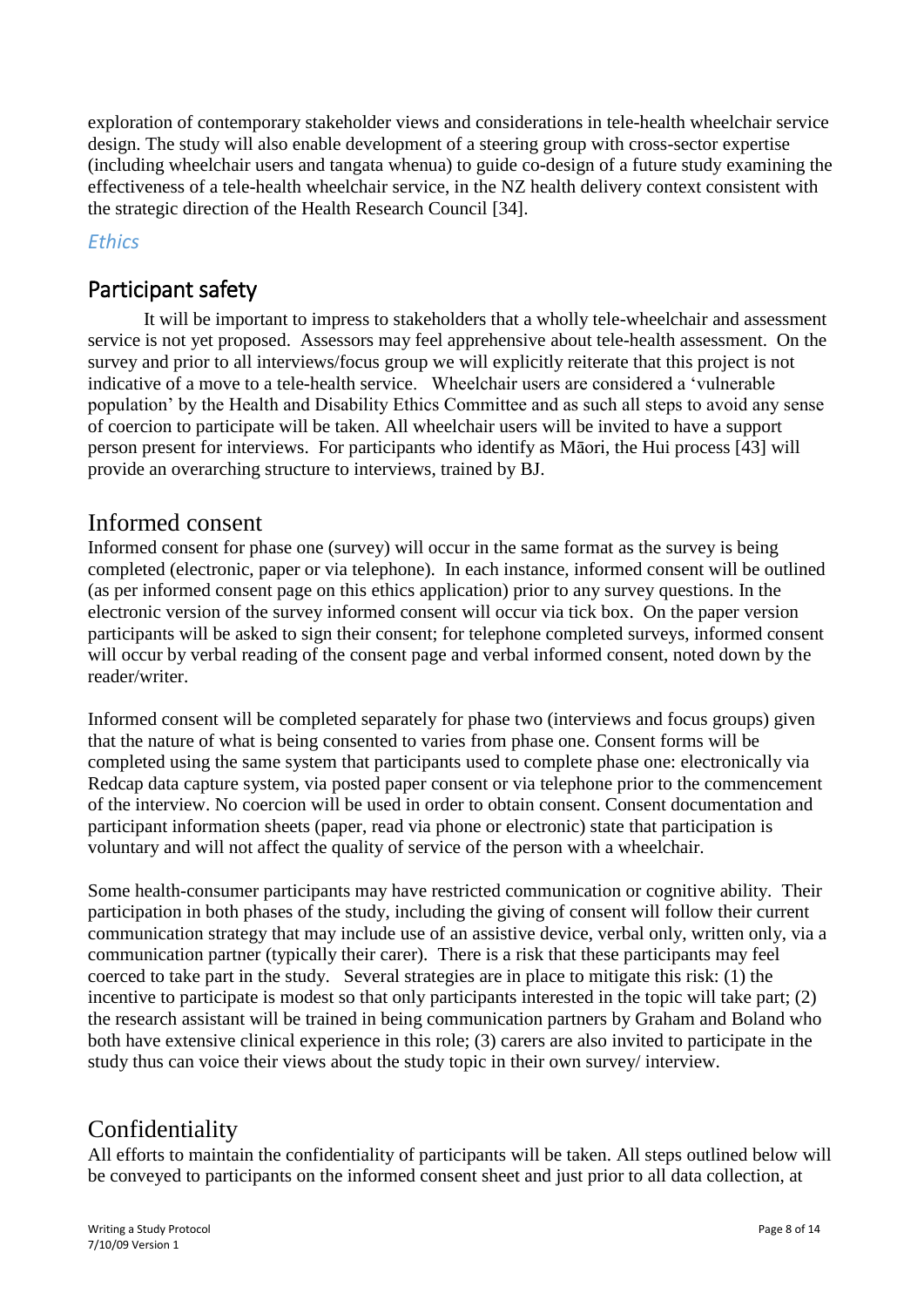which point they are free to withdraw from the study. All data collection- survey and interviews/focus group audio recordings will be described to participants including storage place, time, security and who will have access to the data, and for what purposes. Interviews and focus groups will be audio recorded and transcribed verbatim. A brief (one page) summary of key discussion points during interviews and focus groups will be offered to participants in the week following each meeting via email. No identifying information will be included in the written summaries. For interviewees a brief verbal summary will also be offered at the end of interviews. All data will be stored on the University of Otago Synchplicity secure data storage system at the highest security settings. All named co-investigators will have access to this data for the duration of the study. The only identifying information about participants on surveys will be their contact details in order to receive the incentive for the study or if participants have indicated they would like to be informed of the study findings. Contact details will be removed from the dataset in an unrecoverable way as soon as the incentive has been distributed. Identifying information on interview and focus group recordings will not be transcribed.

There is a risk that some smaller populations of participants (e.g., legal advisors within DHB's, specialist assessors; health consumer sub-populations) will be identifiable from the description of their roles. To mitigate this risk caution will be used in describing the role, employer, health condition or any other identifying features of participants to ensure that there is ambiguity regarding who they may be. All participants will also be able to leave out any specific demographic information which they feel may compromise their privacy. In most instances they will still be able to participate in the study. Participants will be informed that they may amend their personal details if they wish by directly contacting the research team.

Focus group participants may have concerns about the privacy of their views between other focus group members. To mitigate this risk, the membership of focus groups will be shared with all attendees prior to the meeting. Focus groups will commence with an explanation of the privacy and confidentiality processes of this study, including that information shared during focus groups remains private to the focus group members and no names of either attendees or views expressed should be shared outside of the groups.

## Data storage / protection;

All electronic survey data and interview/ focus group transcription will be kept on the Synchplicity system until 2024 as per University of Otago policy. Paper surveys and any paper consents will be stored in a locked filing cabinet in a locked room in University of Otago grounds, also for 5 years (until 2024). No identifying information will be shared on any distribution of findings including reports, peer reviewed articles or oral presentations.

# Relevant consultation – Māori & Other.

Bernadette Jones (co-author, Nga Wairiki, Ngāti Apa) on this study has provided valuable guidance on the design and engagement in relation to Māori. Consultation with Ngai tahu through the University of Otago Māori consultation processes has been undertaken. Ethnicity data has been integrated into data collection and subgroup analysis for Māori will occur for survey data (either descriptively if the sample size for Māori is small or using chi square analysis) and for interview/ focus group data. Any additional advice from Ngai tahu will be integrated into the study protocol prior to completing locality authorisations.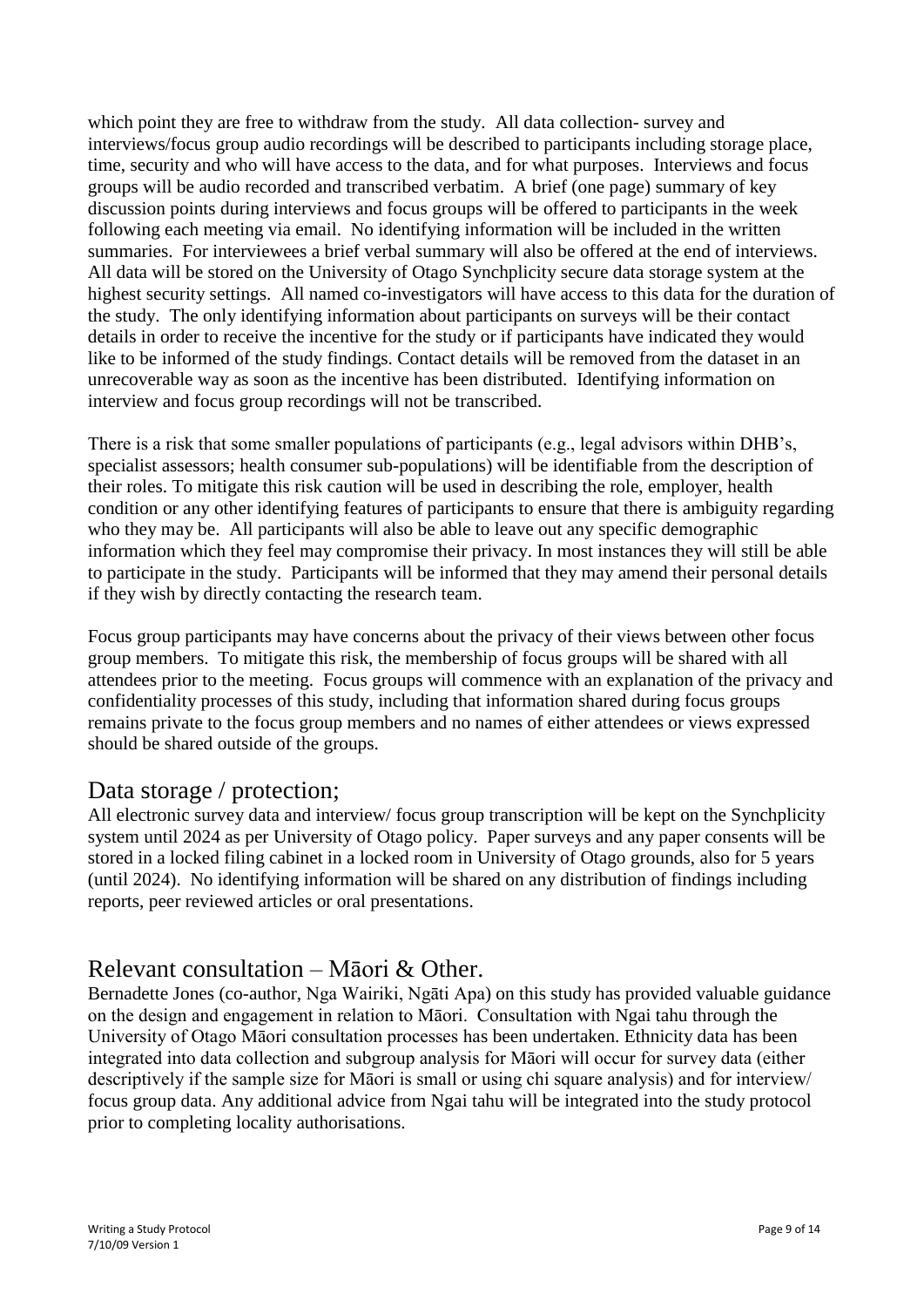Māori consultation will subsequently be undertaken for each locality authorisation according to the requirements of each locality with recommendations integrated into procedures for each site.

In addition to Māori consultation, several groups were consulted on the development of this project prior to grant application. These include consumer groups via the Burwood Academy of Independent Living and professional groups via the Wheelchair and Seating Special Interest Group (occupational therapy) as well as specialist services including Seating to Go and Enable New Zealand. An Advisory Group for this study has already been established and contributed to the develop of the survey and project plan. Advisory group participants include

### *Project Management*

### **Participating site(s) and persons**

The host site for this study is the University of Otago, Christchurch campus where the PI Dr Graham is based. However all data collection is occurring remotely in order to maximise the opportunity to participate irrespective of geographic location across the country. Dr Graham has the primary responsibility for co-ordination of all activities and project oversight. The research assistant is responsible to Dr Graham. All contributing authors have committed their availability to their designated activities within this project.

### **Specific Responsibilities**

The specific tasks within the project and the contributor within the research team are:

- 1. Ethics, locality approval and Māori consultation: Led by FG. Assisted by RA
- 2. Survey Design: Led by FG. Assisted by RG and PB.
- 3. Survey Distribution and monitoring: Led by RA. Oversight by FG. Assisted by SW
- 4. Survey data analysis: WT
- 5. Interview/ Focus Group planning: Led by FG. Assisted by PB, RA, RG, BJ
- 6. Interview/ Focus Group data collection: Co-ordinated by FG. Assisted by PB, RA, RG, BJ
- 7. Interview/ Focus Group data analysis: Led by FG. Assisted by PB and BJ
- 8. Integrative analysis all findings: FG, PB, RG, BJ, SW, WT (all named investigators)
- 9. Publication- FG, PB, RG, BJ, SW, WT (all named investigators)
- 10. Feedback to participants and stakeholders : led by FG assisted by RA

### Advisory group

The following advisory group is currently being assembled for this study.

- 1. Sally Wallace (OT)- specialist assessor Enable New Zealand
- 2. Debbie Wilson (OT)- specialist assessor Seating to Go
- 3. Stephanie Thompson (PT)- specialist assessor CCDHB
- 4. Dr Johnny Bourke- consumer- Burwood Academy of Independent Living
- 5. Siobhan Jansen-Student Occupational Therapist (OT)
- 6. Rita Robinson- Undergraduate Educator Occupational Therapy –- Otago Polytechnic
- 7. Hemakumar Devan (PT)- health technologies, physiotherapy, technology and culture
- 8. David Hood- IT specialist, University of Otago Note. Bernadette Jones is a spouse/carer of a person with complex wheelchair and seating

needs and is also tangata whenua thus these stakeholder groups are represented in the authorship team rather than advisory group.

### **Data ownership;**

All data is owned by Dr Fiona Graham within the University of Otago.

### **Risk management of project.**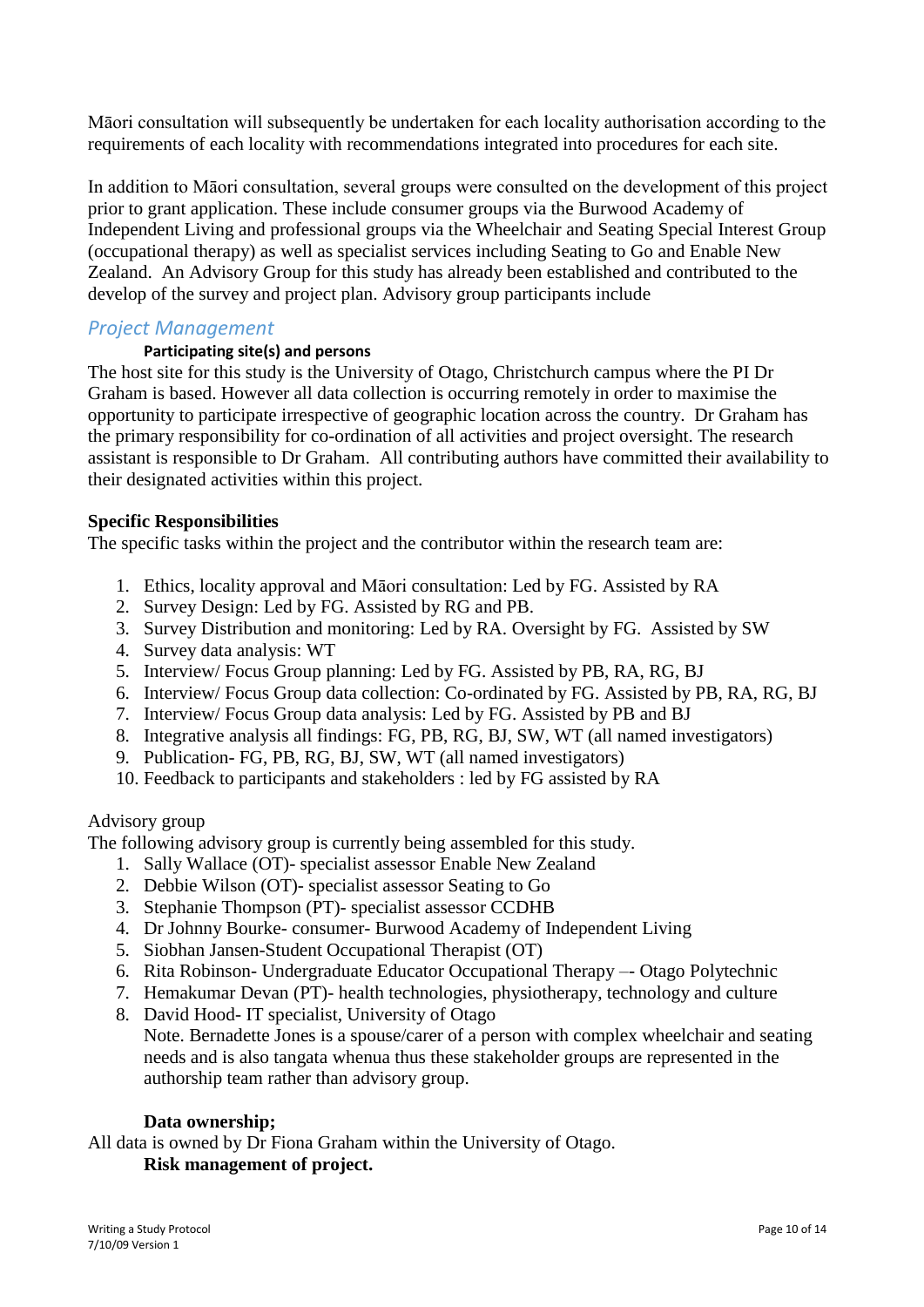The primary risk for this project is data privacy and security which has been outlined above. Other risks include lack of participants. Extensive recruitment procedures have been described above in so far as budget allows with broad stakeholder representation in the design of this study. Data analysis will be modified to purely descriptive reporting if recruitment is very low, particularly for the phase one survey.

|                               | Feb | Mar | Apr | <b>May</b> | Jun | Jul | Aug | <b>Sept</b> | Oct | <b>Nov</b> | <b>Dec</b> | Jan | Feb |
|-------------------------------|-----|-----|-----|------------|-----|-----|-----|-------------|-----|------------|------------|-----|-----|
| <b>Ethics Otago</b>           |     |     |     |            |     |     |     |             |     |            |            |     |     |
| Localities                    |     |     |     |            |     |     |     |             |     |            |            |     |     |
| Survey data<br>collection     |     |     |     |            |     |     |     |             |     |            |            |     |     |
| Survey analysis               |     |     |     |            |     |     |     |             |     |            |            |     |     |
| Phase 2<br>recruitment        |     |     |     |            |     |     |     |             |     |            |            |     |     |
| Interviews/Focus              |     |     |     |            |     |     |     |             |     |            |            |     |     |
| groups                        |     |     |     |            |     |     |     |             |     |            |            |     |     |
| Phase 2 analysis              |     |     |     |            |     |     |     |             |     |            |            |     |     |
| Analysis Maori                |     |     |     |            |     |     |     |             |     |            |            |     |     |
| Data synthesis                |     |     |     |            |     |     |     |             |     |            |            |     |     |
| Reports/draft<br>publications |     |     |     |            |     |     |     |             |     |            |            |     |     |
| Submitted<br>publications     |     |     |     |            |     |     |     |             |     |            |            |     |     |

### *Timetable*

### *Resources*

This project has been supported by a grant from the Neuromuscular Research Fund (REDS 17894; \$17533). Funding includes research assistants (\$9853) incentive for consumers (grocery voucher; \$1200) and transcribing services (\$6480).

### *References*

- 1. Boland, P., *Equipment use and equipment provision services for people after stroke : a mixed methods study : a thesis submitted for the degree of Doctor of Philosophy at the University of Otago, Dunedin, New Zealand*, in *Medicine*. 2016, Otago: unpublished.
- 2. World Health Organization, *Guidelines on the provision of manual wheelchairs in less resourced settings*. 2008, WHO Press: Geneva, SW.
- 3. Minis, M.A.H., et al., *How persons with a neuromuscular disease perceive employment participation: A qualitative study.* Journal of Occupational Rehabilitation, 2014. **24**(1): p. 52-67.
- 4. Hunt, A., et al., *Pain experience, expression and coping in boys and young men with Duchenne Muscular Dystrophy - A pilot study using mixed methods.* European Journal of Paediatric Neurology, 2016. **20**(4): p. 630-638.
- 5. Rousseau-Harrison, K. and A. Rochette, *Impacts of wheelchair acquisition on children from a person-occupation-environment interactional perspective.* Disability & Rehabilitation Assistive Technology, 2013. **8**(1): p. 1-10.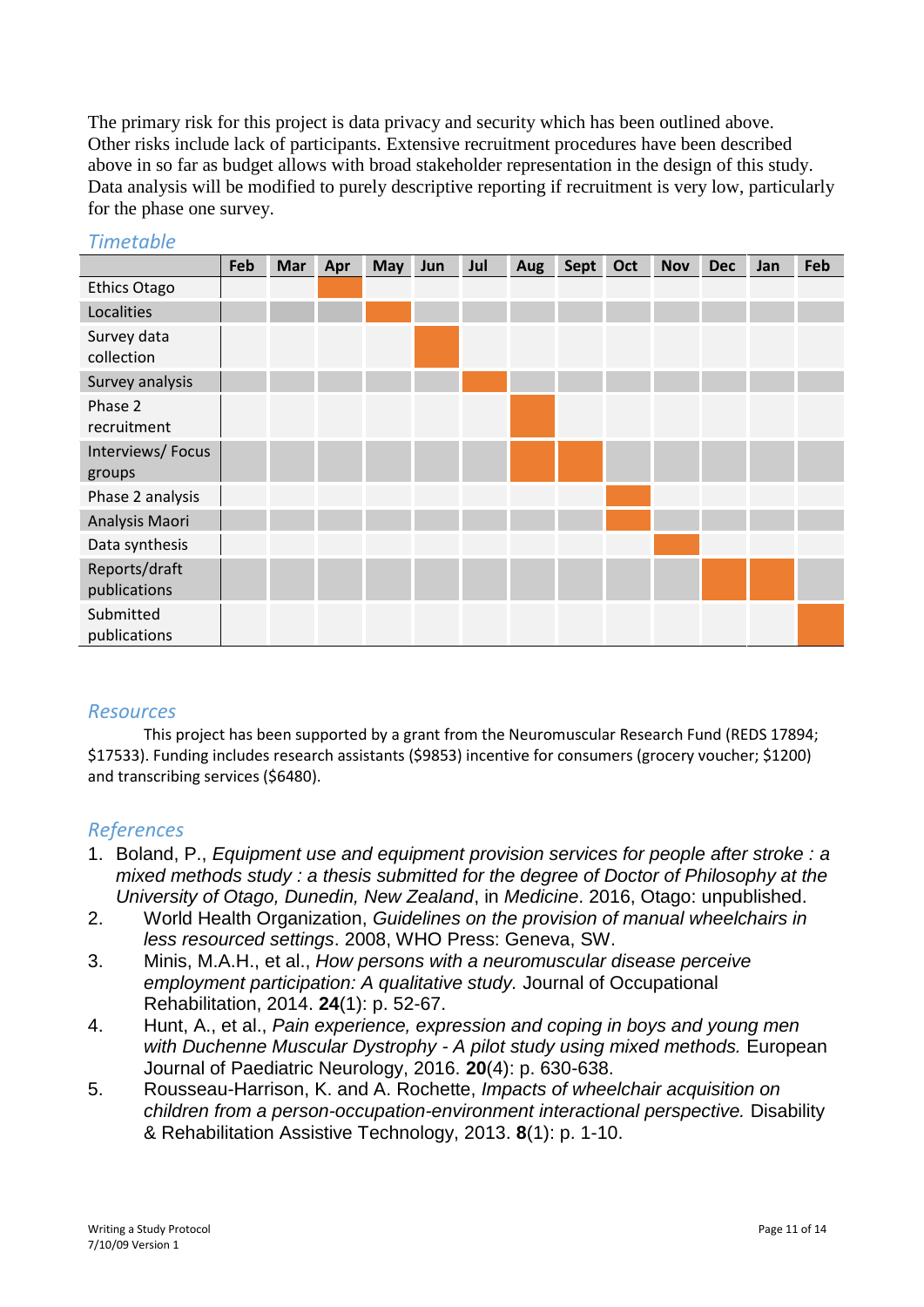- 6. Borg, J., et al., *User involvement in service delivery predicts outcomes of assistive technology use: a cross-sectional study in Bangladesh.* BMC Health Services Research, 2012. **12**: p. 330.
- 7. Martin, J.K., et al., *The impact of consumer involvement on satisfaction with and use of assistive technology.* Disability and Rehabilitation: Assistive Technology, 2011. **6**(3): p. 225-242.
- 8. Graham, F., et al., *Evidence for tele-health assessment of wheelchair and seating needs: A scoping review.* Under review.
- 9. Schein, R.M., et al., *Telerehabilitation wheeled mobility and seating assessments compared with in person.* Archives of Physical Medicine & Rehabilitation, 2010. **91**(6): p. 874-878.
- 10. Barlow, I.G., L. Liu, and A. Sekulic, *Wheelchair Seating Assessment and Intervention: A Comparison Between Telerehabilitation and Face-to-Face Service.* International Journal of Telerehabilitation, 2009. **1**(1): p. 17-28.
- 11. Lemaire, E.D., Y. Boudrias, and G. Greene, *Low-bandwidth, Internet-based videoconferencing for physical rehabilitation consultations.* Journal of Telemedicine and Telecare, 2001. **7**(2): p. 82-89.
- 12. Schein, R.M., et al., *Patient satisfaction with telerehabilitation assessments for wheeled mobility and seating.* Assistive Technology, 2010. **22**(4): p. 215-222.
- 13. Atwa, A., et al., *Occupational therapists' perceptions about the clinical utility of the 3D interior design software.* Disability and Rehabilitation: Assistive Technology, 2013. **8**(4): p. 348-355.
- 14. Khoja, S., A. Casebeer, and S. Young, *Role of telehealth in seating clinics: A case study of learners' perspectives.* Journal of Telemedicine and Telecare, 2005. **11**(3): p. 146-149.
- 15. MacLachlan, M. and M.J. Scherer, *Systems thinking for assistive technology: a commentary on the GREAT summit.* Disability and Rehabilitation: Assistive Technology, 2018. **13**(5): p. 492-496.
- 16. Washbourn, R., et al., *Te Vaerua Community Rehabilitation Service: a Participation Action Research study of Community Based Rehabilitation in the Cook Islands.* New Zealand Journal of Physiotherapy, 2016. **44**(2).
- 17. Bickenbach, J.E. and J.E. Bickenbach, *Disability, culture and the UN convention.* Disability and Rehabilitation, 2009. **31**(14): p. 1111-1124.
- 18. Cram, F., L. Smith, and W. Johnstone, *Mapping the themes of Maori talk about health.* New Zealand Medical Journal, 2003. **116**(1170).
- 19. Reisinger, K.D. and J.D. Ripat, *Assistive technology provision within the Navajo Nation: user and provider perceptions.* Qualitative health research, 2014. **24**(11): p. 1501-1517.
- 20. Greenhalgh, T., et al., *Adoption, non-adoption, and abandonment of a personal electronic health record: case study of HealthSpace.* Bmj, 2010. **341**: p. c5814.
- 21. Bohot, K.L., R.C. Hammond, and T.A. Stanbrook, *An organisational study into the impact of mobile devices on clinician and patient experience in Auckland, New Zealand.* Patient Experience Journal, 2017. **4**(1): p. 79-89.
- 22. Peek, S.T.M., et al., *Factors influencing acceptance of technology for aging in place: A systematic review.* International Journal of Medical Informatics, 2014. **83**(4): p. 235-248.
- 23. Sittig, D.F. and H. Singh, *A new sociotechnical model for studying health information technology in complex adaptive healthcare systems.* Quality and Safety in Health Care, 2010. **19**(Suppl 3): p. i68-i74.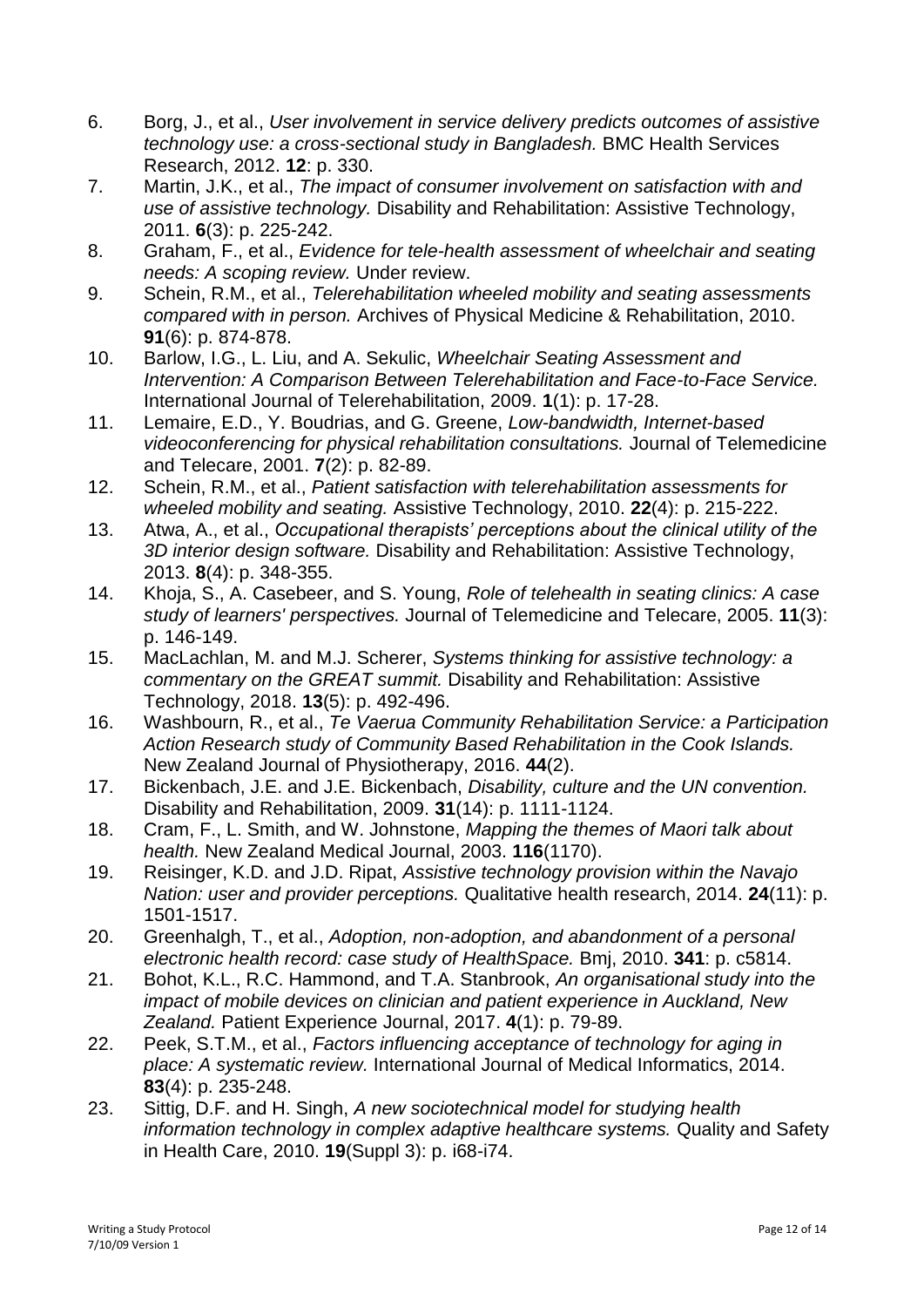- 24. Desmond, D., et al., *Assistive technology and people: a position paper from the first global research, innovation and education on assistive technology (GREAT) summit.* Disability and Rehabilitation: Assistive Technology, 2018. **13**(5): p. 437- 444.
- 25. World Health Organization, *Rehabilitation: key for health in the 21st century*. 2017, World Health Organisation: Geneva.
- 26. Scherer, M.J., *Technology adoption, acceptance, satisfaction and benefit: integrating various assistive technology outcomes.* Disability and Rehabilitation: Assistive Technology, 2017. **12**(1): p. 1-2.
- 27. Ministry of Health, *Whāia Te Ao Mārama 2018 to 2022: The Māori Disability Action Plan*. 2018, Ministry of Health: Wellington.
- 28. Creswell, J.W. and V.L. Plano Clark, *Designing and conducting mixed methods research*. 2007, Thousand Oaks, CA: SAGE.
- 29. Portney, L. and M. Watkins, *Foundations of Clinical Research*. 2nd ed. 2000, Sydney: Prentice-Hall.
- 30. Braun, V. and V. Clark, *Successful Qualitative Research* 2013, Los Angeles, CA: Sage.
- 31. Demers, L., R. Weiss-Lambrou, and B. Ska, *The Quebec User Evaluation of Satisfaction with Assistive Technology (QUEST 2.0): An overview and recent progress.* Technology and Disability, 2002. **14**(3): p. 101-105.
- 32. Liamputtong, P., *Focus group methodology: Principle and practice*. 2011, Thousand Oaks, CA: Sage.
- 33. Kruegar, R. and M. Casey, *Focus Groups: A Practical Guide for Applied Research*. 2009, California: Sage.
- 34. Ministry of Research Science and Technology. *Vision Matauranga*. 2016 04/05/17]; Available from: (http://www.mbie.govt.nz/info-services/science-innovation/pdflibrary/vm-booklet.pdf).
- 35. Graham, F., *Occupational Performance Coaching: An approach to enabling performance with children and parents*, in *School of Health and Rehabilitation Sciences, Occupational Therapy*. 2011, University of Queensland: Brisbane.
- 36. Searing, B., F. Graham, and R. Grainger, *Support Needs of Families Living with Children with Autism Spectrum Disorder.* Journal of Autism and Developmental Disorders, 2015. **45**(11): p. 3693-3702.
- 37. Graham, F., L. Robertson, and J. Anderson, *New Zealand occupational therapists' views on evidence-based practice: A replicated survey of attitudes, confidence and behaviours.* Australian Occupational Therapy Journal, 2013. **60**(2): p. 120-128.
- 38. Graham, F., *Parents' experiences of engaging in occupational performance coaching (OPC)... Occupational Therapy Australia, 24th National Conference and Exhibition, 29 June - 1 July 2011.* Australian Occupational Therapy Journal, 2011. **58**: p. 43-43.
- 39. Graham, F., S. Rodger, and J. Ziviani, *Mothers' experiences of engaging in Occupational Performance Coaching.* British Journal of Occupational Therapy, 2014. **77**(4): p. 189-197.
- 40. Graham, F., et al., *A more "normal" life: Residents', family, staff, and managers' experience of active support at a residential facility for people with physical and intellectual impairments.* Journal of Intellectual and Developmental Disability, 2013. **38**(3): p. 256-264.
- 41. Boland, P., W. Levack, and F. Graham, *Simple equipment and complicated situations - what training is needed for effective equipment use after stroke?* British Journal of Occupational Therapy, 2014. **77**: p. 38-38.